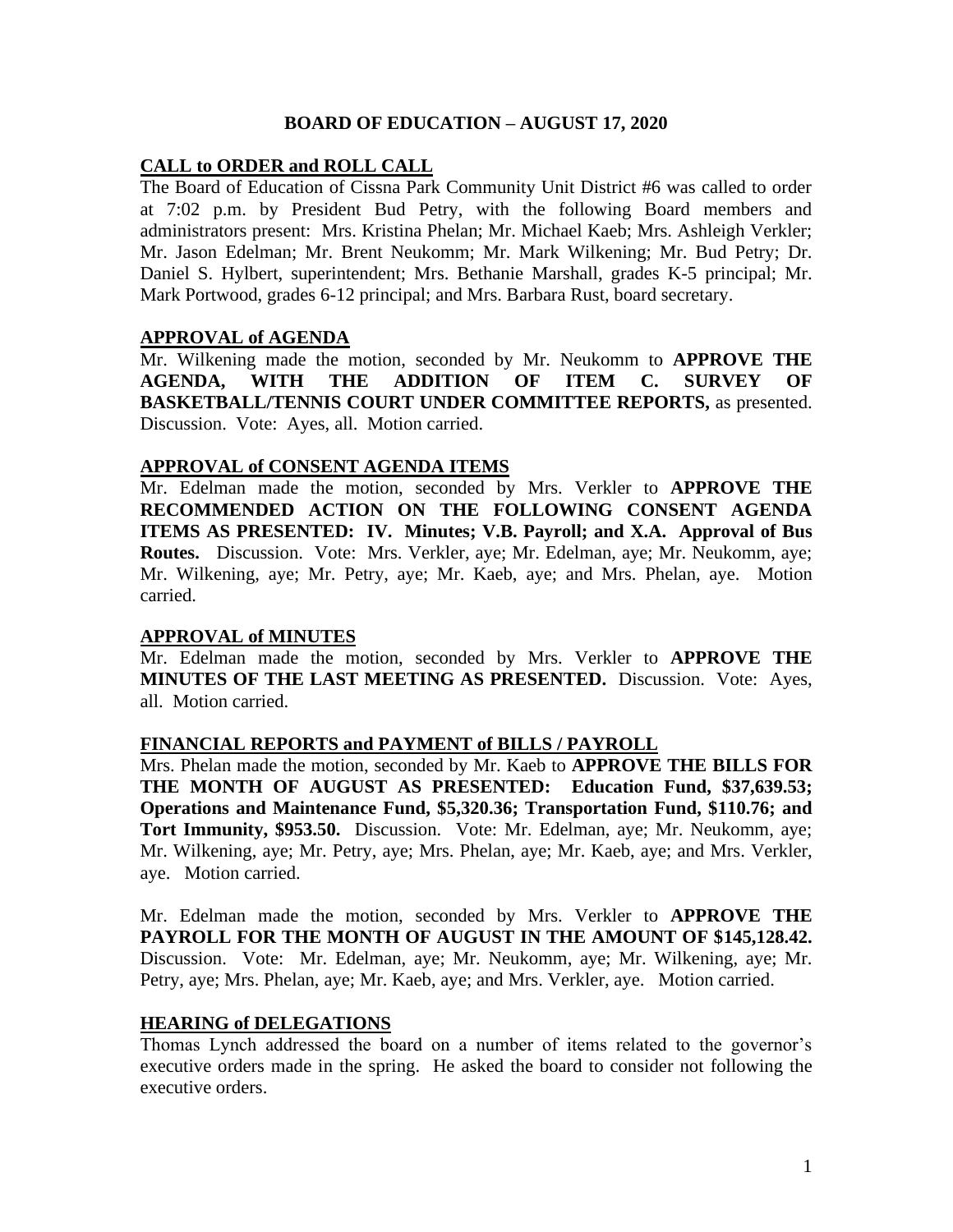# **COMMUNICATIONS**

The following communications were received: FOIA Request from Steven Duplain and Response from Dr. Hylbert; FOIA Request from Robert Kramer and Response from Dr. Hylbert; and Communication from Robert Kramer

# **COMMITTEE REPORTS**

### **Building Committee – Dr. Hylbert**

Mr. Neukomm made the motion, seconded by Mr. Edelman to **APPROVE ISBE FORM 36-10 APPLICATION FOR BUILDING PERMIT FOR COMPLETION OF THE AIR CONDITIONING PROJECT.** Discussion. Vote: Mr. Edelman, aye; Mr. Neukomm, aye; Mr. Wilkening, aye; Mr. Petry, aye; Mrs. Phelan, aye; Mr. Kaeb, aye; and Mrs. Verkler, aye. Motion carried.

Mr. Neukomm made the motion, seconded by Mr. Wilkening to **AUTHORIZE THE SUPERINTENDENT OF SCHOOLS TO SIGN CONTRACTS FROM ELECTRICAL AND/OR GENERAL CONTRACTORS RELATED TO THE INSTALLATION OF AIR CONDITIONING UNITS IN THE SCHOOL BASED UPON PROPOSALS SUBMITTED THROUGH THE OPEN BIDDING PROCESS NOT TO EXCEED A TOTAL PROJECT COST OF \$51,000.00. BIDS WILL BE AWARDED TO THE LOWEST RESPONSIBLE BIDDER PER THE REQUIREMENTS OF THE ILLINOIS SCHOOL CODE.** Discussion. Vote: Mr. Neukomm, aye; Mr. Wilkening, aye; Mr. Petry, aye; Mrs. Phelan, aye; Mr. Kaeb, aye; Mrs. Verkler, aye; and Mr. Edelman, aye. Motion carried.

# **Finance Committee – Dr. Hylbert**

The Budget Hearing will be held at 6:45 p.m. prior to the regular September  $21<sup>st</sup>$  board meeting. Also at the September school board meeting, a representative from the school's audit firm, Russell Leigh & Associates, will be present to discuss the recent audit.

### **Basketball/Tennis Court Update**

Mr. Petry informed the board that a survey will be available to the community on the Cissna Park Economic Board's website. The survey pertains to revitalizing the basketball/tennis courts on the south side of the school property. The website location is [www.cissnapark.com.](http://www.cissnapark.com/)

### **REPORT FROM PRINCIPALS**

Mrs. Marshall and Mr. Portwood updated the board on a variety of back to school information. The first day of Teachers' Institute went well with Pam Armstrong from Gibson Health speaking to the staff on COVID-19 related items. The Gibson Health facility will be where the Cissna Park staff will take a student showing signs of COVID, placing the student and siblings in an exam room until a parent can pick them up. Parents will be called prior to students going to the clinic. Also Mrs. Marshall thanked Mrs. Armstrong and her staff for coordinating efforts for masks to be made by community members.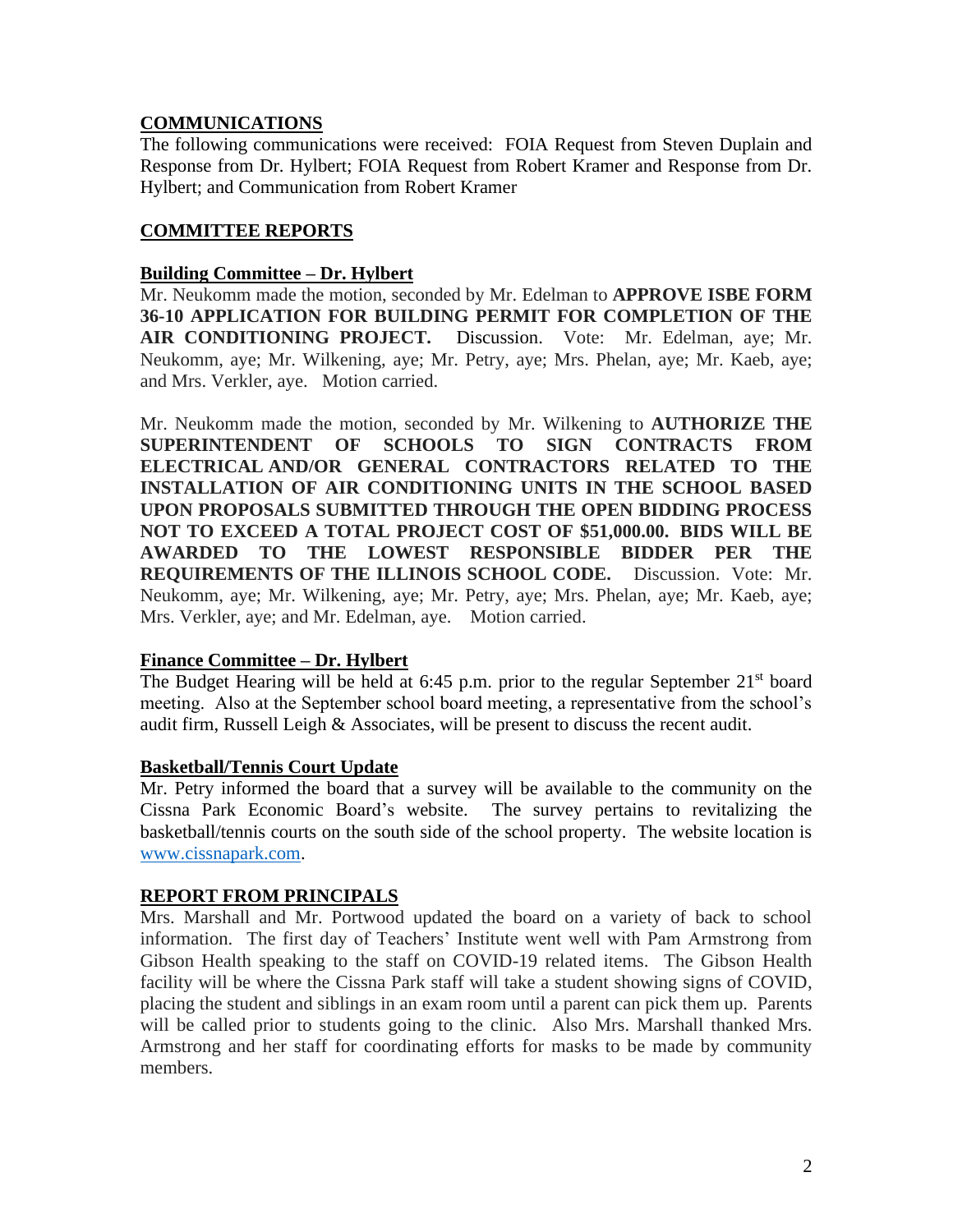Twenty-five to thirty Cissna Park students (10%) will be learning remotely. Mr. Portwood asked the board to consider employing a remote learning liaison to work with our K-12 teachers in coordinating remote learning for the approximately 30 students. Dr. Hylbert will post the position. The duration of this position will be directly tied to the remote learning option currently mandated by the ISBE. Requirements would be that the person would hold a professional educator's license.

Also, board member, Kristina Phelan, asked the board if it would be a possibility to hire another custodian to help wipe down desks and classroom areas. She felt that with addition of remote learning and cleaning classrooms, teachers would be stressed. Dr. Hylbert will post the position.

Enrollment totals for the upcoming 2020-2021 school term: This year's enrollment is presently at 270 students. The high school's enrollment, including the C-I students, is 84. Kindergarten through  $5<sup>th</sup>$  grade enrollment is 126 students, and the junior high enrollment is at 60 students.

Mr. Wilkening made the motion, seconded by Mr. Neukomm to **APPROVE AN AMENDMENT TO THE ELEMENTARY AND JR./SR. HIGH SCHOOL STUDENT HANDBOOKS REQUIRING STUDENTS TO WEAR A FACE MASK WHILE THEY ARE RIDING ON SCHOOL BUSES AND IN THE SCHOOL BUILDING EXCEPT WHEN THEY ARE EATING LUNCH IN THE CLASSROOM. STUDENTS WHO REFUSE TO WEAR A MASK WILL BE REMOVED FROM THE EDUCATIONAL SETTING AND SENT HOME. FOR THAT SCHOOL DAY THEY WILL RECEIVE AN UNEXCUSED ABSENCE. THIS POLICY WILL ONLY BE IN EFFECT WHILE THE ILLINOIS DEPARTMENT OF PUBLIC HEALTH (IDPH) REQUIRES THE WEARING OF FACE MASKS.** Discussion. Vote: Mr. Wilkening, aye; Mr. Petry, No; Mrs. Phelan, aye; Mr. Kaeb, aye; Mrs. Verkler, aye; Mr. Edelman, No; and Mr. Neukomm, aye. Motion carried.

Mr. Wilkening made the motion, seconded by Mr. Edelman to **AMEND THE SCHOOL REOPENING PLAN ALLOWING FOR THE OPTION OF REMOTE LEARNING NOW MANDATED BY THE ILLINOIS STATE BOARD OF EDUCATION.** Discussion. Vote: Mr. Petry, aye; Mrs. Phelan, aye; Mr. Kaeb, aye; Mrs. Verkler, aye; Mr. Edelman, aye; Mr. Neukomm, aye; and Mr. Wilkening, aye. Motion carried.

#### **SUPERINTENDENT'S REPORT**

Mr. Edelman made the motion, seconded by Mrs. Verkler to **APPROVE THE REGULAR BUS ROUTES FOR THE 2020-2021 SCHOOL TERM AS FOLLOWS: THREE ROUTES TRANSPORTING STUDENTS BETWEEN HOME AND SCHOOL.** Discussion. Vote: Ayes, all. Motion carried.